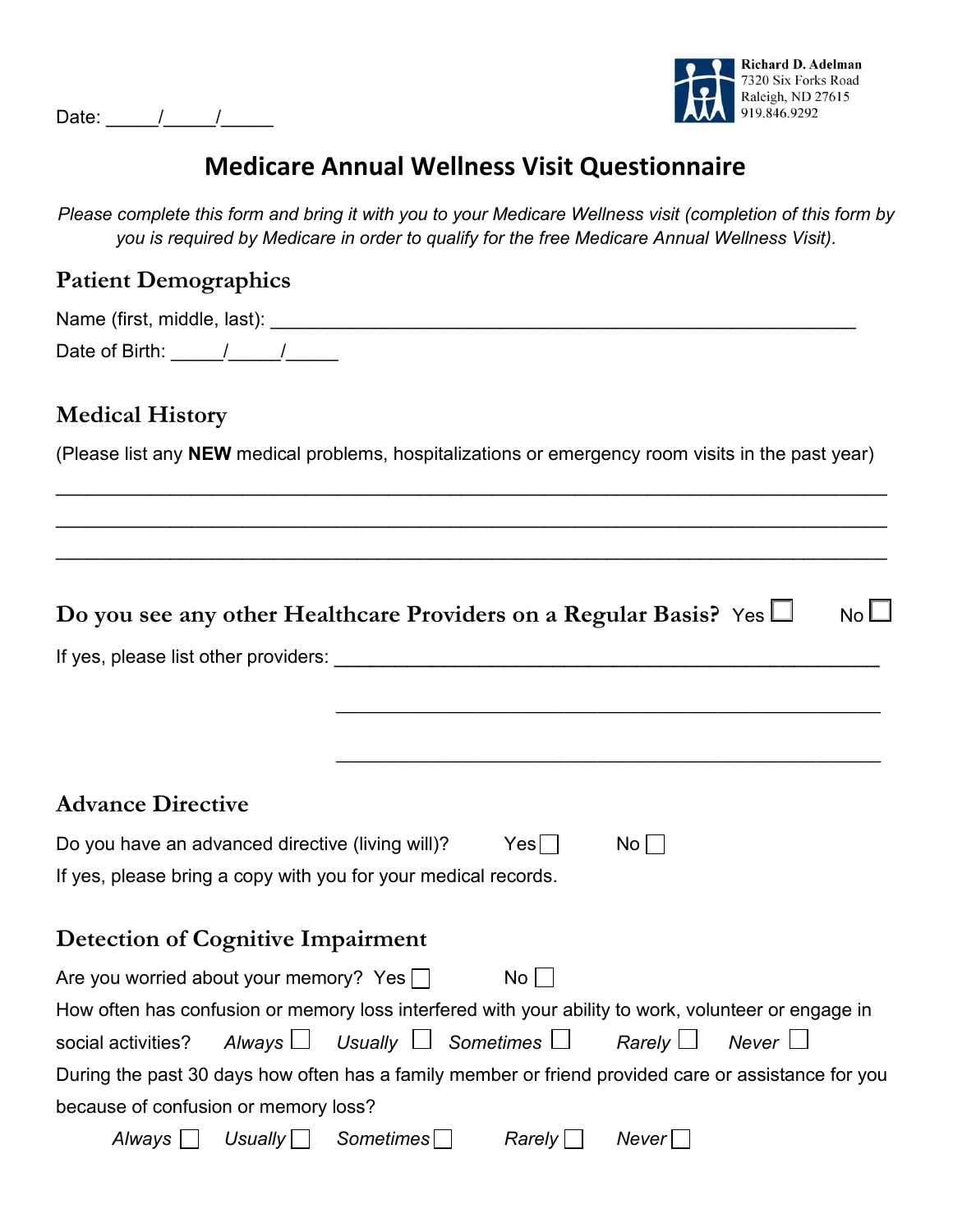## **Functional Status**

| Do you have difficulty getting out of a chair or car without assistance? Yes $\Box$<br>No                                                                                                     |
|-----------------------------------------------------------------------------------------------------------------------------------------------------------------------------------------------|
| Do you use a cane or walker?<br>No<br>Yes                                                                                                                                                     |
| Do you notice any trouble hearing?<br>$Yes \Box$<br>$\mathsf{No}\,\Box$                                                                                                                       |
| Do you have problems with vision?<br>$Yes \Box$<br>No                                                                                                                                         |
| <b>Falls Risk Screening</b>                                                                                                                                                                   |
| If yes, how many times? ______<br>In the last 12 months have you fallen?<br>No<br>Yes                                                                                                         |
| Were you injured as a result of a fall?<br>$Yes \Box$<br>No                                                                                                                                   |
| <b>Tobacco Product Use</b>                                                                                                                                                                    |
| Have you ever smoked?: Currently smoke $\square$ Never smoked $\square$ Former smoker $\square$ Quit date:                                                                                    |
| $\hbox{\tt Cigareftes}\bigsqcup\hbox{\tt Cigars}\bigsqcup\hbox{\tt Snuff}\hbox{\tt or chewing tobacco}\bigsqcup\hbox{\tt Cigareftes}$<br>Type of Product:<br>eCig or vaping $\Box$            |
|                                                                                                                                                                                               |
|                                                                                                                                                                                               |
| No <sub>1</sub><br>Are you willing to quit? Yes $\Box$                                                                                                                                        |
| <b>Depression Screening</b>                                                                                                                                                                   |
| Over the past two weeks, how often have you been bothered by any of the following problems?                                                                                                   |
| $No$ $\Box$<br>1) Little interest or pleasure in doing things?<br>$Yes \Box$                                                                                                                  |
| 2) Feeling down, depressed or hopeless?<br>No<br>$Yes \Box$                                                                                                                                   |
| <b>Screenings and Immunizations</b>                                                                                                                                                           |
| (please fill in any screenings or immunizations that you may have had done outside of our office by<br>another provider such as a gynecologist, a previous medical provider or at a pharmacy) |

| Screenings (date of last)                                                                                                              |                                                                                                                                                                                                                                                                                                                                                                                                               |  |
|----------------------------------------------------------------------------------------------------------------------------------------|---------------------------------------------------------------------------------------------------------------------------------------------------------------------------------------------------------------------------------------------------------------------------------------------------------------------------------------------------------------------------------------------------------------|--|
| Mammogram: $\frac{1}{\sqrt{1-\frac{1}{2}}}\frac{1}{\sqrt{1-\frac{1}{2}}}}$                                                             | Hemoccult (Stool Card): 1 1                                                                                                                                                                                                                                                                                                                                                                                   |  |
| Colonoscopy: $\frac{1}{\sqrt{1-\frac{1}{2}}}\frac{1}{\sqrt{1-\frac{1}{2}}\sqrt{1-\frac{1}{2}}\sqrt{1-\frac{1}{2}}\sqrt{1-\frac{1}{2}}$ | Abdominal Aortic Aneurysm (males who                                                                                                                                                                                                                                                                                                                                                                          |  |
| $PSA:$ $/$ $/$ $/$                                                                                                                     | ever smoked only): $\frac{1}{\sqrt{1-\frac{1}{2}}}\frac{1}{\sqrt{1-\frac{1}{2}}}\frac{1}{\sqrt{1-\frac{1}{2}}}\frac{1}{\sqrt{1-\frac{1}{2}}}\frac{1}{\sqrt{1-\frac{1}{2}}}\frac{1}{\sqrt{1-\frac{1}{2}}}\frac{1}{\sqrt{1-\frac{1}{2}}}\frac{1}{\sqrt{1-\frac{1}{2}}}\frac{1}{\sqrt{1-\frac{1}{2}}}\frac{1}{\sqrt{1-\frac{1}{2}}}\frac{1}{\sqrt{1-\frac{1}{2}}}\frac{1}{\sqrt{1-\frac{1}{2}}}\frac{1}{\sqrt{1$ |  |
| Immunizations (date of last)                                                                                                           |                                                                                                                                                                                                                                                                                                                                                                                                               |  |
| Flu Shot: $\qquad$ / $\qquad$ /                                                                                                        | Tetanus: / /                                                                                                                                                                                                                                                                                                                                                                                                  |  |
| Pneumonia Vaccine: / / / /                                                                                                             | Shingles Vaccine: / / /                                                                                                                                                                                                                                                                                                                                                                                       |  |